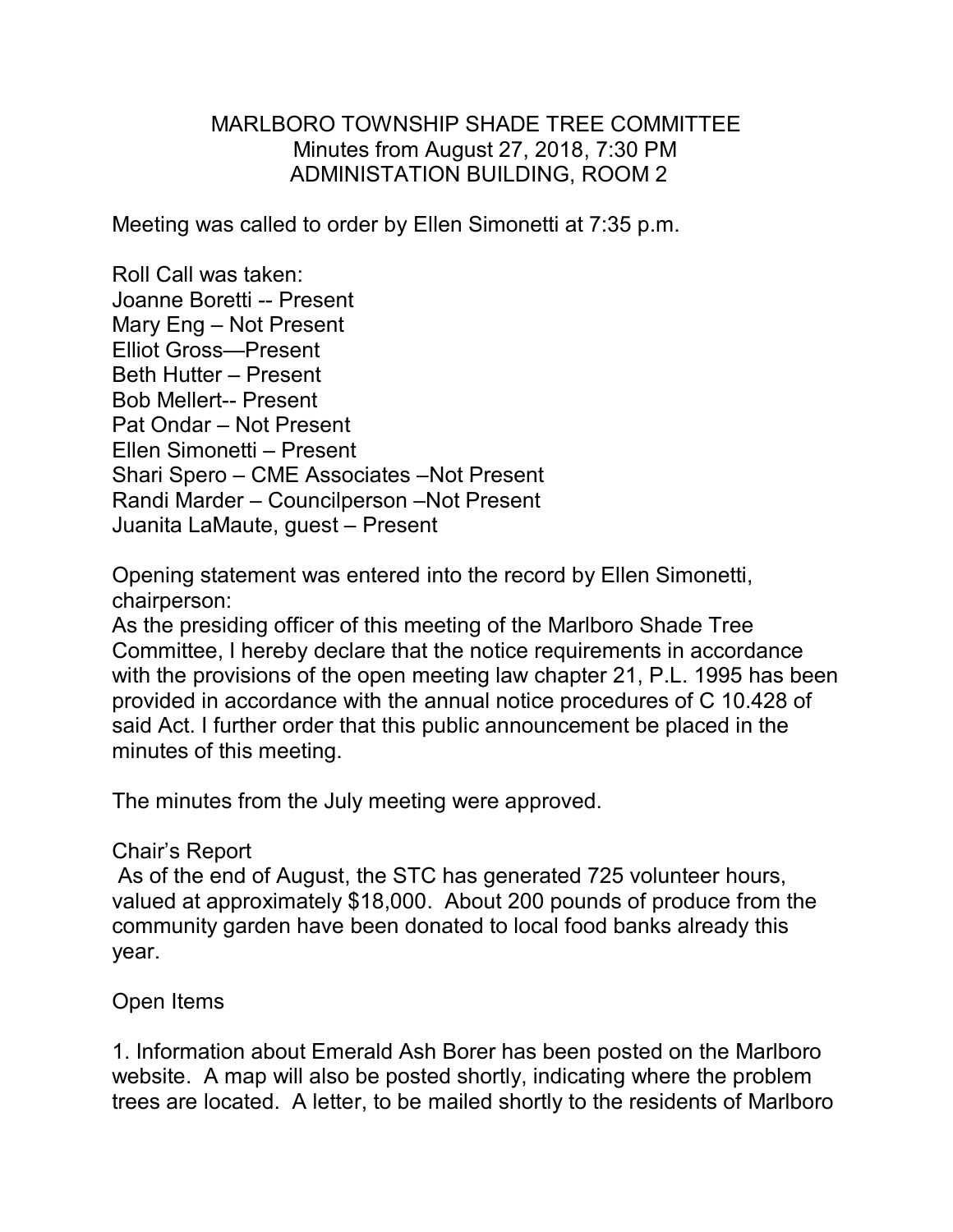Township, will provide additional information. Meanwhile, Shari Spero may call the various Home Owner Association presidents to provide them with a heads-up.

2. The STC budget for 2019 has been submitted

3. Marlboro Day is September 16, from 12:00 to 5:00 p.m. Set-up begins at 11:00 a.m. Tubelings will be ordered for distribution at the event. The themes for the STC table will be the Emerald Ash Borer and efforts to help sustain the monarch butterfly population.

4. On a date yet to be determined, there will be an official installation of the plaque marking the location of a white pine that was germinated from a seed taken into space. The certificate of authenticity will be mounted and hung in the township office.

Community Garden

1. A two-day training program for maintaining a monarch butterfly way station is been attended by Joanne Boretti, who maintains the monarch way station in the Community Garden. A concern was raised about the use of herbicides at the outer perimeter of the garden and its effect on the butterfly larvae (as well as the gardeners). Ellen Simonetti will gather more information about what products are being used and their safety.

2. Three cubic yards of brown shredded hardwood mulch have been spread in the perennial gardens and the monarch way station. Beth Hutter recommended that next year 10 yards should be ordered, because three yards was inadequate.

3. A new lock, which is recommended for outdoor use, has been installed at the gate. The old lock is now used for the shed.

5. A realtor's box has been installed for the garden brochure recently developed by Jane Sims, a member of the garden. It is a donation of Anaita Tarapore Realty.

6. Members of the committee spent time reviewing the Rules and Regulations for the garden, and several changes were suggested. A revision will be brought to the next meeting for final approval.

7. No new information is available on the status of the next Eagle Scout project, which will be a pergola.

8. A problem regarding the proper disposal of weeds and dead plant materials has been resolved.

9. Seventeen gardeners attended the pot-luck on Sunday, August 26.

Next meeting